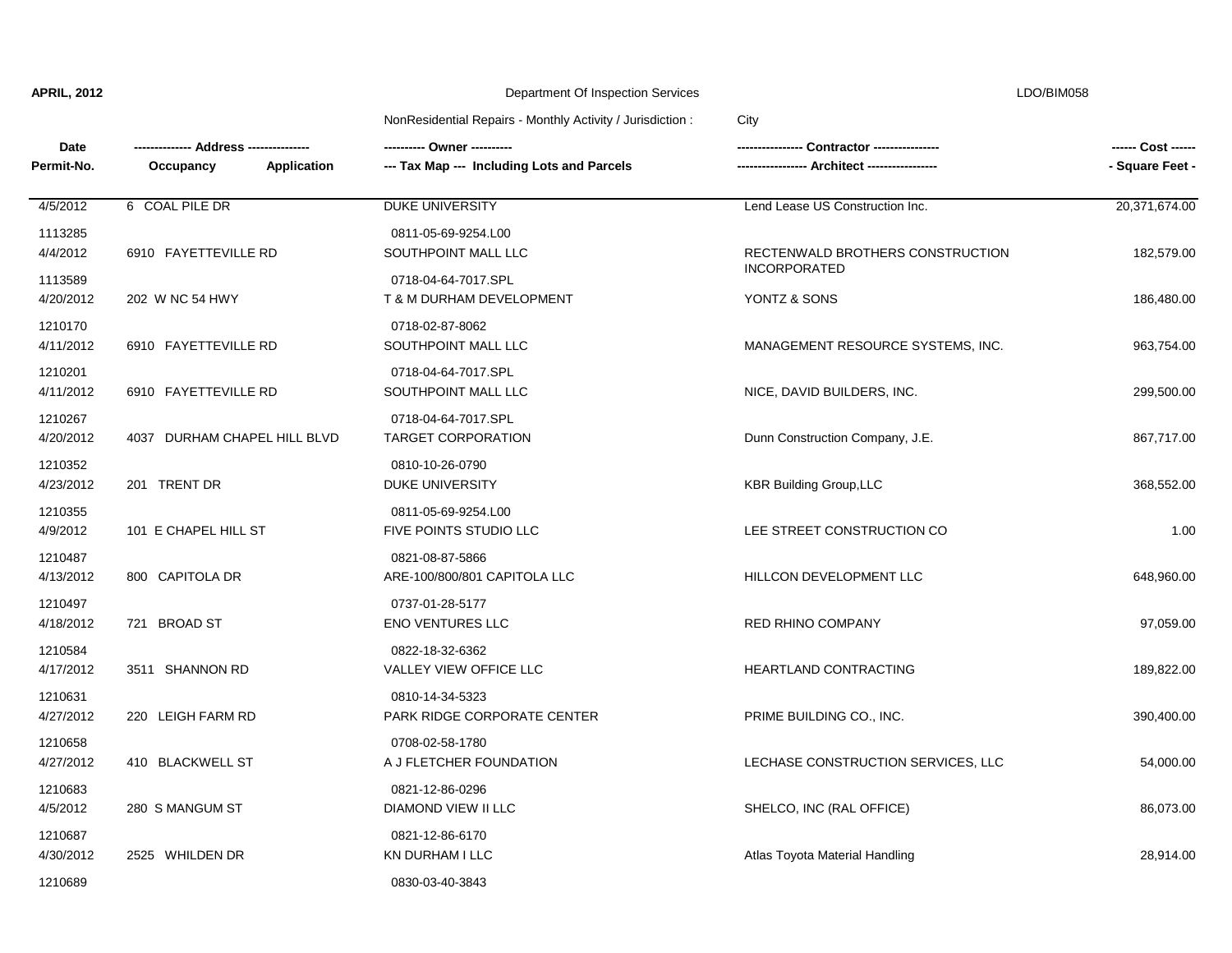| <b>Date</b><br>Permit-No. | --- Address ----------<br>Application<br>Occupancy | --- Tax Map --- Including Lots and Parcels        | Contractor ---------------                   | ------ Cost ------<br>- Square Feet - |
|---------------------------|----------------------------------------------------|---------------------------------------------------|----------------------------------------------|---------------------------------------|
| 4/19/2012                 | 1821 HILLANDALE RD                                 | <b>GLENWOOD HILLANDALE COMPANY</b>                | RIGGS-HARROD BUILDERS                        | 105,250.00                            |
| 1210738<br>4/9/2012       | 124 SCIENCE DR                                     | 0813-08-80-7447<br><b>DUKE UNIVERSITY</b>         | SKANSKA USA BUILDING, INC.                   | 826,242.00                            |
| 1210783<br>4/9/2012       | 318 BLACKWELL ST                                   | 0811-05-69-9254.L00<br>A J FLETCHER FOUNDATION    | <b>BAKER ROOFING CO.</b>                     | 142,142.00                            |
| 1210787<br>4/10/2012      | 4300 EMPEROR BLVD                                  | 0821-12-86-0296<br>CROWN COMMERCE ASSOCIATES LLC  | Mike Carpenter                               | 25,450.00                             |
| 1210793<br>4/16/2012      | 1408 CHRISTIAN AVE                                 | 0747-04-62-3583<br>MILLER REAL ESTATE CO OF DURH  | <b>JOE GRAHAM</b>                            | 25,200.00                             |
| 1210811<br>4/16/2012      | 4021 STIRRUP CREEK DR                              | 0812-01-47-3654<br>CORAL REEF TBC LLC             | <b>Structure Services Inc.</b>               | 43,144.00                             |
| 1210812<br>4/3/2012       | 4825 CREEKSTONE DR                                 | 0748-02-59-7117<br>HIGHWOODS/FORSYTH LIMITED PART | <b>HIGHWOODS REALTY LIMITED PARTNERSHIP</b>  | 102,175.00                            |
| 1210815<br>4/16/2012      | 7011 FAYETTEVILLE RD                               | 0747-02-66-2198<br>RENAISSANCE FAYETTEVILLE ROAD  | Southern Retail Construction, Inc.           | 28,730.00                             |
| 1210817<br>4/24/2012      | 3211 SHANNON RD                                    | 0718-04-83-0040<br><b>SOUTH COURT LLC</b>         | Momentum Research, Inc.                      | 3,000.00                              |
| 1210828<br>4/11/2012      | 810 W PEABODY ST                                   | 0810-10-36-4058<br>DURHAM LAUNDRY CO              | APPERCEPTION - DESIGN-BUILD, INC.            | 74,202.00                             |
| 1210846<br>4/18/2012      | 4600 EMPEROR BLVD                                  | 0821-07-68-8632<br>RESEARCH TRIANGLE REGIONAL     | SPEC-CON, INC.                               | 312,844.00                            |
| 1210847<br>4/18/2012      | 4600 EMPEROR BLVD                                  | 0747-04-83-0552<br>RESEARCH TRIANGLE REGIONAL     | SPEC-CON, INC.                               | 729,970.00                            |
| 1210848<br>4/5/2012       | 1505 DUKE UNIVERSITY RD                            | 0747-04-83-0552<br>CDC-DURHAM\UC LLC              | COLLEGE TOWN CONSTRUCTION, INC.              | 29,455.00                             |
| 1210868<br>4/2/2012       | 2325 CHEEK RD                                      | 0821-10-37-0334<br>DURHAM PUBLIC SCHOOLS BOARD    | C.M. SOLOMON & SON GRADING & UTILITIES, INC. | 2,000.00                              |
| 1210894<br>4/19/2012      | 6910 FAYETTEVILLE RD                               | 0842-03-31-5098<br>SOUTHPOINT MALL LLC            | RCD-Atlanta, Inc.                            | 75,270.00                             |
| 1210896                   |                                                    | 0718-04-64-7017.SPL                               |                                              |                                       |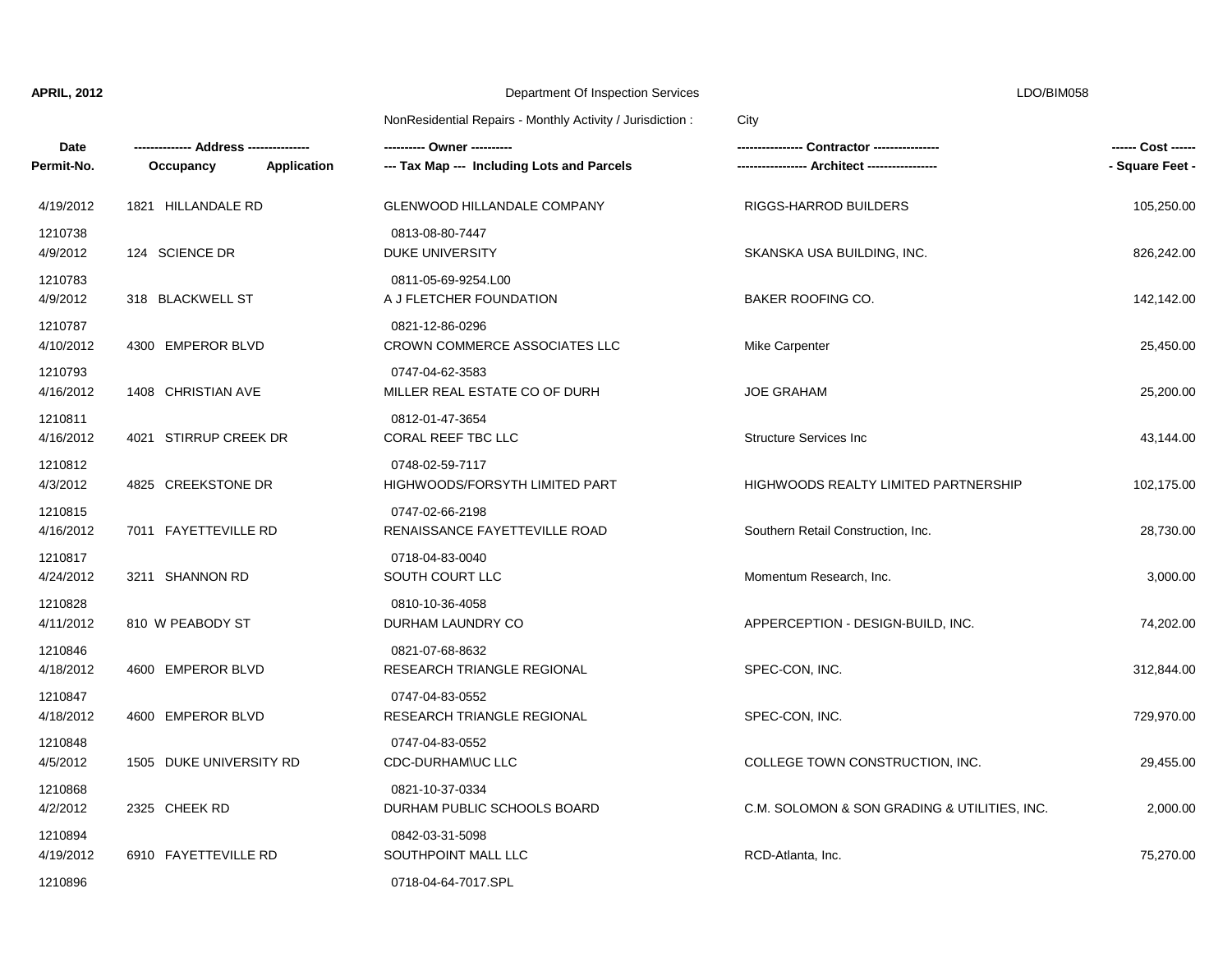| Date<br>Permit-No.   | Application<br>Occupancy | ---------- Owner ----------<br>--- Tax Map --- Including Lots and Parcels |                                     | ------ Cost ------<br>- Square Feet - |
|----------------------|--------------------------|---------------------------------------------------------------------------|-------------------------------------|---------------------------------------|
| 4/26/2012            | 324 BLACKWELL ST         | A J FLETCHER FOUNDATION                                                   | LECHASE CONSTRUCTION SERVICES, LLC  | 170,792.00                            |
| 1210904<br>4/16/2012 | 10 CIRCUIT DR            | 0821-12-86-0656<br>DUKE UNIVERSITY                                        | DUKE UNIVERSITY HEALTH SYSTEM, INC. | 120,120.00                            |
| 1210905<br>4/19/2012 | 3405 HILLSBOROUGH RD     | 0811-05-69-9254.L00<br>DURHAM FESTIVAL LLC                                | Quiller, Troy                       | 22,500.00                             |
| 1210910<br>4/23/2012 | 1965 IVY CREEK BLVD      | 0812-11-55-4783<br><b>CORIUM LLC</b>                                      | SHELCO, INC (RAL OFFICE)            | 54,000.00                             |
| 1210929<br>4/5/2012  | 631 UNITED DR            | 0810-13-13-4649<br>U D I COMMUNITY DEV CORP                               | <b>Active Construction LLC</b>      | 4,000.00                              |
| 1210930<br>4/23/2012 | 323 PARK KNOLL DR        | 0729-02-96-0199<br><b>KEYSTONE PARK ASSOCIATES LLC</b>                    | Holden Building Company, Inc.       | 217,599.00                            |
| 1210936<br>4/18/2012 | 4400 EMPEROR BLVD        | 0747-03-23-0016<br>CROWN EMPEROR ASSOCIATES LLC                           | K.CHARLES WOODS                     | 640,526.00                            |
| 1210939<br>4/9/2012  | 136 E CHAPEL HILL ST     | 0747-04-72-3410<br>SELF-HELP VENTURES FUND                                | Bull's Eye Carpentry Inc            | 24,000.00                             |
| 1210946<br>4/19/2012 | 2301 ERWIN RD            | 0821-08-87-7752<br>DUKE UNIVERSITY                                        | DUKE UNIVERSITY HEALTH SYSTEM, INC. | 16,735.00                             |
| 1210972<br>4/10/2012 | 343 W MAIN ST            | 0811-05-69-9254.L00<br>NORMAL PROPERTIES LLC                              | INCLINE CONST., INC.                | 1,500.00                              |
| 1210974<br>4/10/2012 | 201 HOOD ST              | 0821-08-87-4629<br><b>GWC PROPERTIES</b>                                  | SITESCAPES, LLC.                    | 3,500.00                              |
| 1210998<br>4/6/2012  | 114 S BUCHANAN BLVD      | 0831-09-15-3276<br>DURHAM REALTY INC                                      | ROMEO GUEST ASSOC. INC              | 36,434.00                             |
| 1210999<br>4/6/2012  | 114 S BUCHANAN BLVD      | 0821-07-59-1688<br>DURHAM REALTY INC                                      | ROMEO GUEST ASSOC. INC              | 36,434.00                             |
| 1211000<br>4/6/2012  | 114 S BUCHANAN BLVD      | 0821-07-59-1688<br>DURHAM REALTY INC                                      | ROMEO GUEST ASSOC. INC              | 36,434.00                             |
| 1211001<br>4/20/2012 | 2301 ERWIN RD            | 0821-07-59-1688<br>DUKE UNIVERSITY                                        | DUKE UNIVERSITY HEALTH SYSTEM, INC. | 30,000.00                             |
| 1211007              |                          | 0811-05-69-9254.L00                                                       |                                     |                                       |